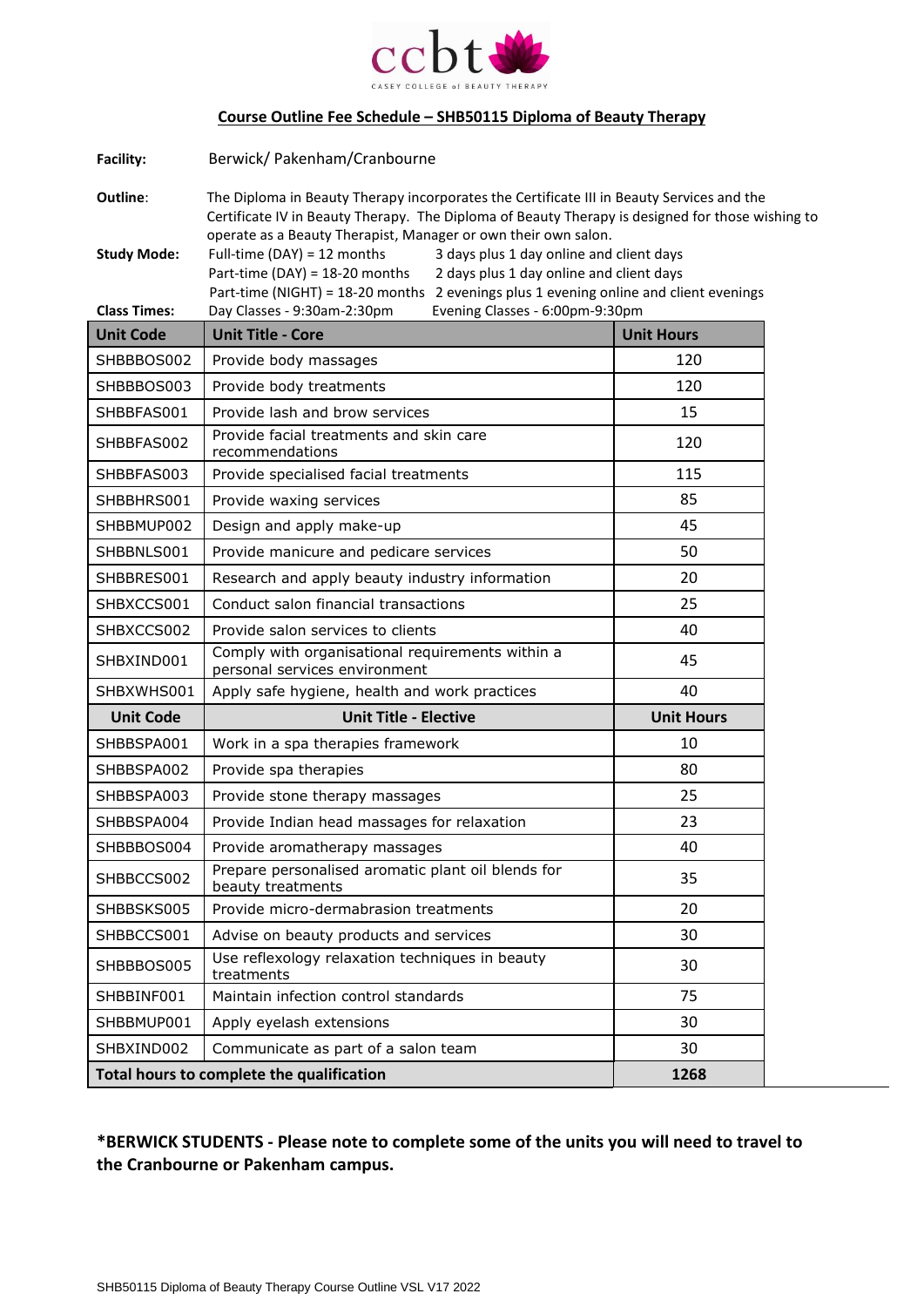

**Available to purchase through Casey Salon** 

**Supplies** [www.caseysalonsupplies.com](http://www.caseysalonsupplies.com/)

# afterpayA7

**Available for course products and the kits listed above. Pay for it over 4 equal fortnightly instalments. Use your debit or credit card and get approved instantly.**

#### **Student Kit Fees – Optional Kits Excursions/Incursions – All excursions are included in the fees.**

**Kit Name** Melbourne Beauty Expo

Lash and brow **Dermalogica** Institute

Facials **Peninsula Hot Springs** 

Waxing Waxing Caron Product Knowledge & Lycon Workshops

Body treatments Kryolan Academy Excursion

Aromatherapy **Aromatherapy Litya Product Knowledge** 

Manicure Manicure Association of the ASAP Product Knowledge

Pedicure **Calculate Crown Brushes Product Knowledge** 



| <b>Student Kit Fees</b> |       | All excursions are included in the  |
|-------------------------|-------|-------------------------------------|
| <b>Kit Name</b>         | Cost  | <b>Additional Fees and Charges.</b> |
| Make-up                 | \$650 |                                     |

| <b>Full Fee Course Cost 2022 NON VSL Students:</b><br><b>Compulsory charges</b>                                                                                                                           | <b>Other Charges - Non Compulsory</b><br>(can be purchased by the<br>student, these are not included<br>in Additional Fees and Charges) |                                                                                                         |
|-----------------------------------------------------------------------------------------------------------------------------------------------------------------------------------------------------------|-----------------------------------------------------------------------------------------------------------------------------------------|---------------------------------------------------------------------------------------------------------|
| <b>Tuition Fee</b>                                                                                                                                                                                        | \$20,121.00                                                                                                                             |                                                                                                         |
| Additional Fees and Charges (please note that students have the option to<br>acquire some of the items from an alternative supplier - the materials become<br>the property of the student once purchased) |                                                                                                                                         |                                                                                                         |
| <b>Student Amenities</b>                                                                                                                                                                                  | \$350                                                                                                                                   |                                                                                                         |
| <b>Student Kit</b>                                                                                                                                                                                        | \$650                                                                                                                                   |                                                                                                         |
| Equipment tools/Protective<br>clothing and excursions                                                                                                                                                     | \$450                                                                                                                                   | Graduation Ceremony approx.<br>\$110 per ticket                                                         |
| <b>Account Keeping Fee</b>                                                                                                                                                                                | \$350                                                                                                                                   | CCBT T-shirt provided prior to 1st<br>Excursion                                                         |
| Uniform tunic and T-shirt (must<br>be purchased on Orientation<br>Day)                                                                                                                                    | \$120 (NOT INCLUDED IN PAYMENT PLAN)<br>Amount will be deducted from overall fee                                                        | Please note unfortunately for<br>sizes 22+ the price of the tunic is<br>\$160 (price from manufacturer) |
| Towel set (must be purchased<br>on Orientation Day)                                                                                                                                                       | \$40 (NOT INCLUDED IN PAYMENT PLAN)<br>Amount will be deducted from overall fee                                                         |                                                                                                         |
| Text book                                                                                                                                                                                                 |                                                                                                                                         | \$130 Optional                                                                                          |
| <b>Total</b>                                                                                                                                                                                              | \$22,081.00 (\$100 Deposit required to hold<br>and enrolment place)                                                                     |                                                                                                         |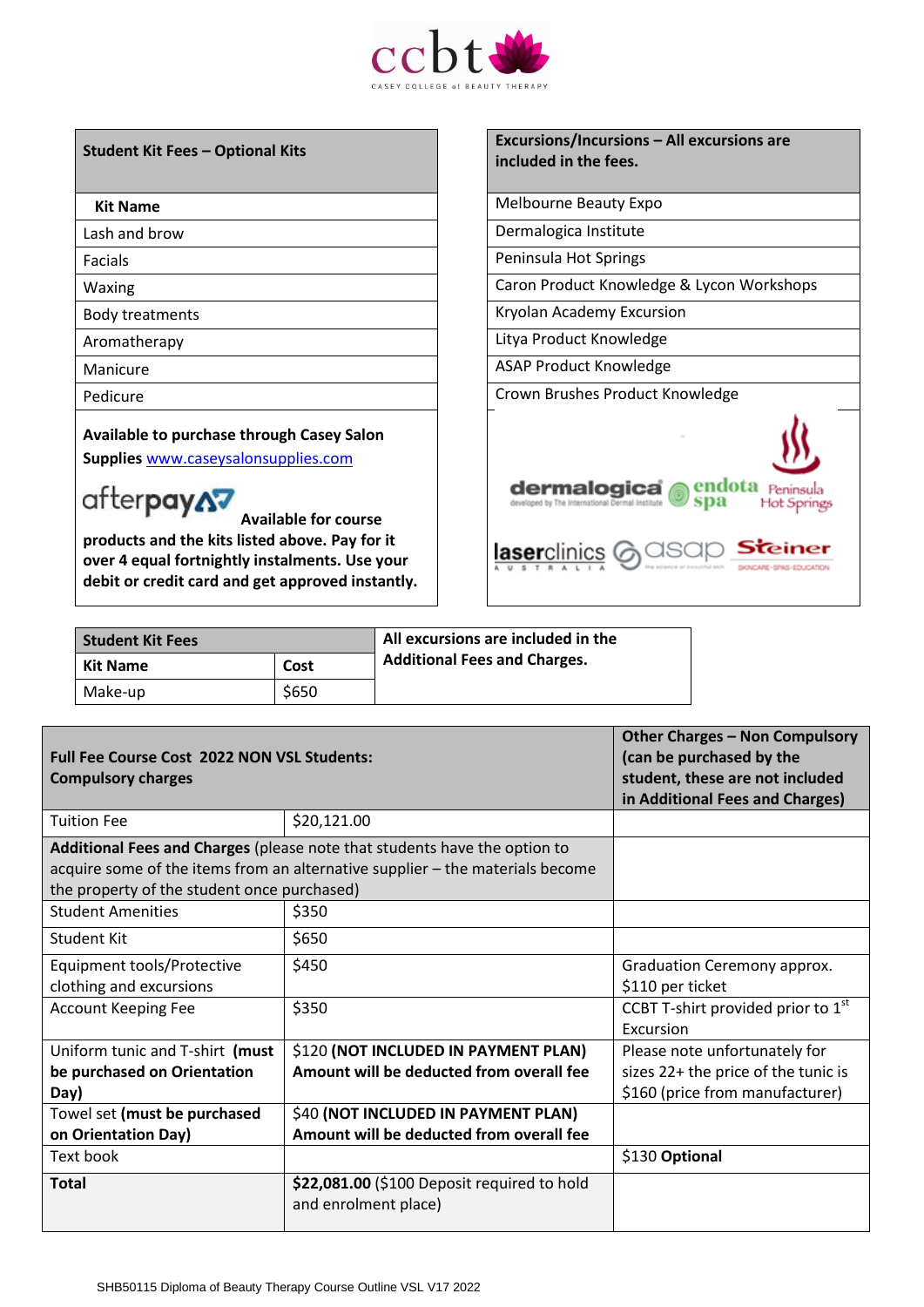

### *Credit transfers will be granted where appropriate documentation is provided*

| Full Fee Course Cost 2022 Eligible Vet Student Loan Students:<br>Please note that all excursions and resources are included in the fees.                                      | <b>Other Charges - Non Compulsory</b><br>(can be purchased by the student,<br>these are not included in Additional<br><b>Fees and Charges)</b> |                                                                                                                           |
|-------------------------------------------------------------------------------------------------------------------------------------------------------------------------------|------------------------------------------------------------------------------------------------------------------------------------------------|---------------------------------------------------------------------------------------------------------------------------|
| <b>Tuition Fee Casey College (Gap</b><br>Fee)                                                                                                                                 | \$3,900                                                                                                                                        |                                                                                                                           |
| <b>VET STUDENT LOAN</b><br>Contribution                                                                                                                                       | \$16,221                                                                                                                                       |                                                                                                                           |
| <b>Additional Fees and Charges</b>                                                                                                                                            |                                                                                                                                                |                                                                                                                           |
| (please note that students have the option to acquire some of the items<br>from an alternative supplier - the materials become the property of the<br>student once purchased) |                                                                                                                                                |                                                                                                                           |
| <b>Student Amenities</b>                                                                                                                                                      | \$350                                                                                                                                          | Graduation Ceremony approx. \$110<br>per ticket                                                                           |
| <b>Student Kit</b>                                                                                                                                                            | \$650                                                                                                                                          |                                                                                                                           |
| <b>Equipment tools/Protective</b><br>clothing and excursions                                                                                                                  | \$450                                                                                                                                          |                                                                                                                           |
| <b>Account Keeping Fee</b>                                                                                                                                                    | \$350                                                                                                                                          |                                                                                                                           |
| Uniform tunic and T-shirt (must<br>be purchased on Orientation<br>Day)                                                                                                        | \$120 (NOT INCLUDED IN PAYMENT<br>PLAN)<br>Amount will be deducted from<br>overall fee                                                         | Please note unfortunately for sizes<br>22+ the price of the tunic is \$160<br>(price from manufacturer) + T-shirt<br>\$25 |
| Towel set (must be purchased<br>on Orientation Day)                                                                                                                           | \$40 (NOT INCLUDED IN PAYMENT<br>PLAN)<br>Amount will be deducted from<br>overall fee                                                          |                                                                                                                           |
| <b>Text book</b>                                                                                                                                                              |                                                                                                                                                | \$130 (Optional)                                                                                                          |
| <b>Total</b>                                                                                                                                                                  | \$5,860 (\$100 Deposit required to hold<br>and enrolment place)                                                                                |                                                                                                                           |

*Credit transfers will be granted where appropriate documentation is provided*

#### **Work placement**

Work placement is an Important component of this qualification. The students will take place in the following placement:

- Student Salon
- An approved salon by Casey College
- CCBT Job network- for full qualification CCBT students only.

\* CCBT is linked with labour hire companies that advocate for the candidate to assist with an employment outlook.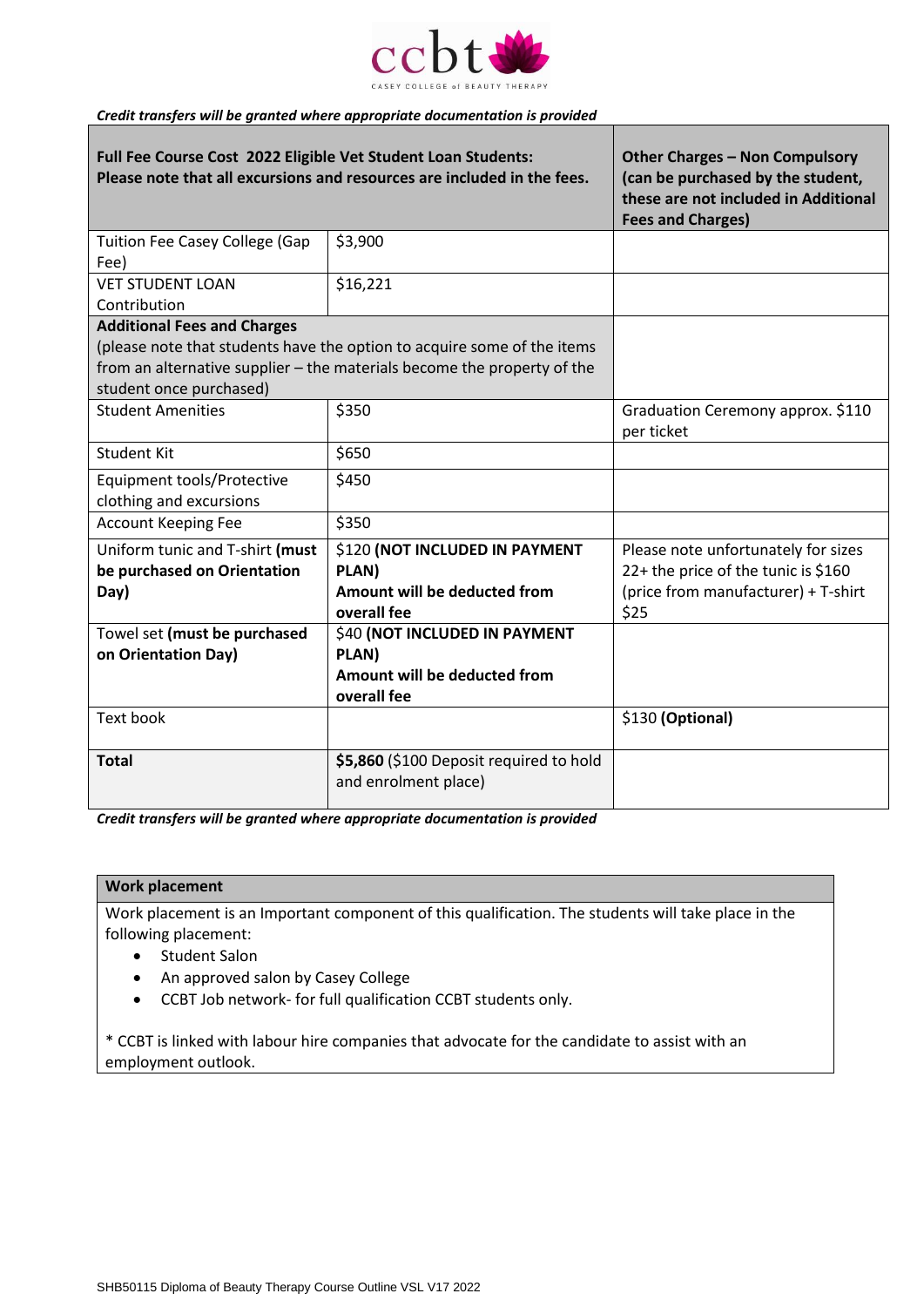

### **Additional Fees and Charges – Information for VET Student loan students**

| <b>Details of Charge</b>                                                                           | <b>Classification and Description</b>                                                                                                                                                                                                                                                                                                                                                                                                                       | Can the<br>charge be<br>included on<br><b>VET</b><br><b>STUDENT</b><br><b>LOAN</b> | How much is the<br>charge?                                  |
|----------------------------------------------------------------------------------------------------|-------------------------------------------------------------------------------------------------------------------------------------------------------------------------------------------------------------------------------------------------------------------------------------------------------------------------------------------------------------------------------------------------------------------------------------------------------------|------------------------------------------------------------------------------------|-------------------------------------------------------------|
| <b>Student amenities</b>                                                                           | Contribute to student services including the following: internet<br>and student lounge, student activities and employment services.                                                                                                                                                                                                                                                                                                                         | <b>No</b>                                                                          | \$350                                                       |
| Equipment, tools,<br>protective clothing and<br>excursions.                                        | This charge is essential goods or services that the student has the<br>choice of acquiring from a supplier other than the College and is for<br>items to become the physical property of the student and are not<br>consumed during the course of study. For health, safety and hygiene<br>reasons a personal equipment kit is required for each student.                                                                                                   | No                                                                                 | \$450                                                       |
| <b>Products and Materials</b>                                                                      | Consumables are products and materials that are essential to (and<br>consumed during) practice sessions during the course of study and<br>do not become the physical property of the student. The College<br>uses high quality beauty, spa and make up products for a variety of<br>skin/client types. For health safety and hygiene reasons, the College<br>does not recycle wax and provides disposable implements for<br>student use wherever available. | N/A                                                                                | Included in Tuition Fee<br>for Full fee paying<br>students. |
| Replacement<br>Certificate/Statement<br>(not included in<br><b>Additional Fees and</b><br>Charges) | Fine or penalty                                                                                                                                                                                                                                                                                                                                                                                                                                             | <b>No</b>                                                                          | \$65                                                        |
| <b>Graduation Ceremony</b><br>(not included in<br><b>Additional Fees and</b><br>Charges)           | CCBT Students are encouraged to attend the annual Graduation<br>Ceremony in order to celebrate their achievements, receive their<br>certificates and awards.                                                                                                                                                                                                                                                                                                | No                                                                                 | \$110                                                       |
| <b>Text Books</b>                                                                                  | CCBT Students use the Cengage 'Professional Beauty Therapy'.                                                                                                                                                                                                                                                                                                                                                                                                | <b>No</b>                                                                          | \$130                                                       |
| <b>Uniforms (Must be</b><br>purchased at<br><b>Orientation Day)</b>                                | CCBT students are required to wear the CCBT uniform whilst<br>studying at CCBT. Beauty students are required to purchase a tunic<br>and a Tshirt.                                                                                                                                                                                                                                                                                                           | <b>No</b>                                                                          | \$120 & Size 22+ (\$160<br>+\$25 Tshirt)                    |
| <b>Towel Set (Must be</b><br>purchased at<br><b>Orientation Day)</b>                               | Beauty students are required to have a full towel set whilst studying<br>at CCBT - (please note that students have the option to acquire this<br>item from an alternative supplier)                                                                                                                                                                                                                                                                         | <b>No</b>                                                                          | \$40                                                        |
| <b>Make Up Kit</b>                                                                                 | This is a basic kit of equipment and materials designed to allow you<br>to practice outside of contact hours, attend placement and begin<br>professional work within your field of study. The materials and<br>equipment contained within these kits become the property of the<br>student once purchased. Students are supplied with additional<br>materials and equipment during their contact hours at CCBT.                                             | <b>No</b>                                                                          | \$650                                                       |

*For further information on Fees and Charges please refer to the Fees and Charges Policy published on caseycollegeofbeautytherapy.com.au/policies and procedures and in the Student Handbook*